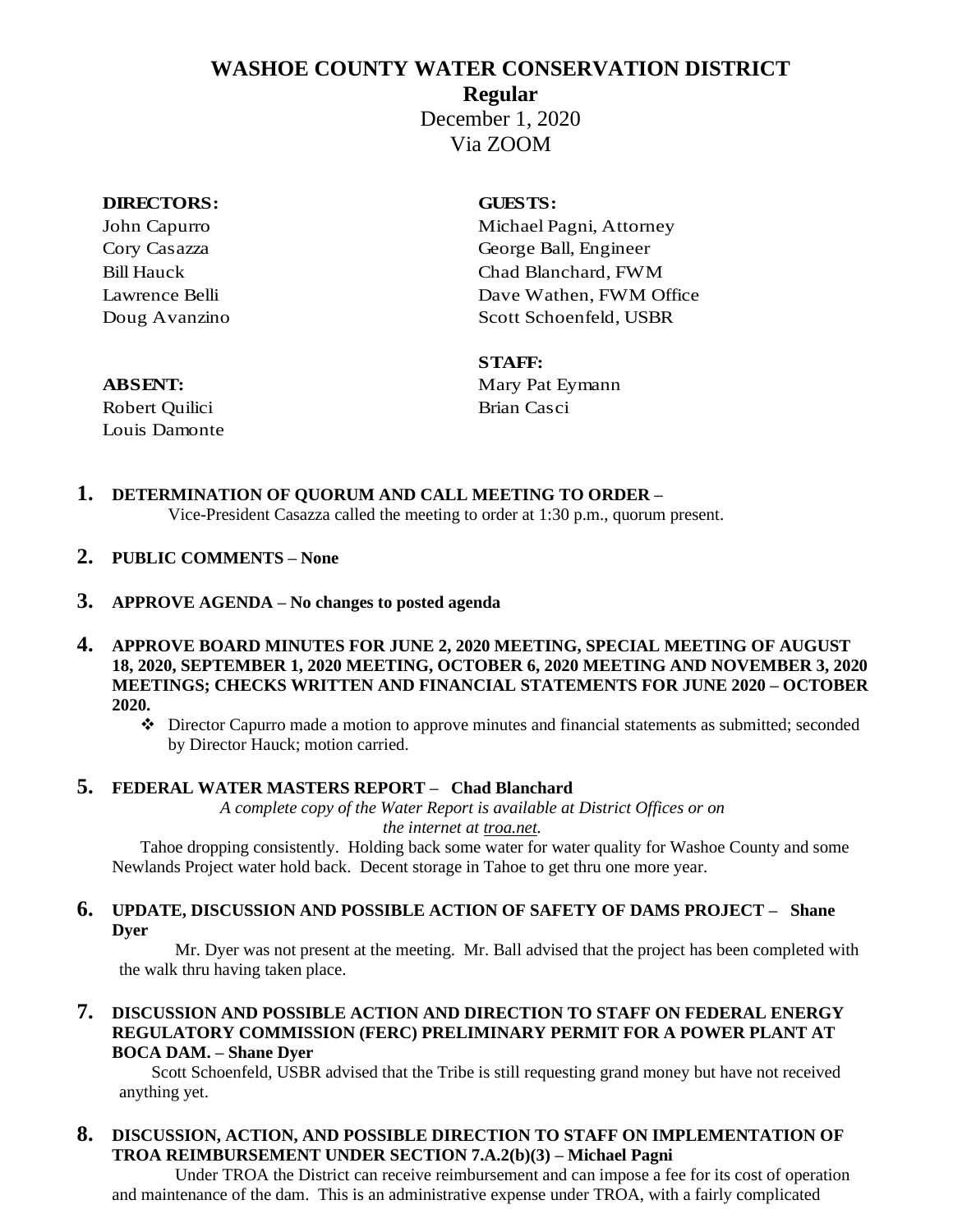formula on how the reimbursement occurs. Most of the elements of the formula are just from the annual operating budgets and expenses (a 5-year average of expenses). One multiplier that applies in the formula is what is called the "average proportionate of flow (apf)". That percentage is on a 10-year running average of discharges from Boca that are comprised of credit water releases and Stampede project water. That number is calculated by Federal Water Master's Office (FWM). The FWM has been working for some trying to calculate this figure. It is complicated to figure out what elements go into the credit water formula and how to calculate it. A spread sheet has been formulated and there are some elements that may still be under discussion once other TROA parties see it but Mr. Pagni has reviewed and is comfortable with it. It is currently around 29% or so but is changing constantly. The next step is to take the FWM spread sheet and method of calculating this component of the reimbursement formula to the other TROA parties with the goal of commencing reimbursements to the District.

> ❖ Director Capurro made a motion for Mr. Pagni to engage the other TROA parties in the discussions to reimburse the District; seconded by Director Belli; motion carried.

#### **9. DISCUSSION AND POSSIBLE ACTION ON STAFF COST OF LIVING INCREASES AND MERIT INCREASES EFFECTIVE 7/1/20 WITH REGARD TO THE COVID 19 SITUATION – Cory Casazza** Merit have been given; this item is to discuss the cost-of-living increases.

❖ Director Hauck made a motion to approve a 2% cost of living increase to employees; seconded by Director Avanzino; motion carried.

### **10. ACCEPT AND AGREE TO BARNARD VOGLER & CO. AS AUDITORS FOR FISCAL YEAR 2019- 2020 – Director Capurro**

*A copy of the audit was presented to the Board and is available at District offices.*

Director Capurro has reviewed the audit and sees no problems. There was mention of the amount of funds in a single institution exceeding the \$250,000 FDIC secured funds. There was discussion as to how to split up the monies into different institutions. Staff will check into the LGIP to see if the District qualifies to make deposits there and report back to the Board.

> ❖ Director Capurro made a motion to approve the audit as presented; seconded by Director Hauck; motion carried.

### **11. ACCEPT AND AGREE TO BARNARD VOGLER & CO. AS AUDITORS FOR FISCAL YEAR 2019- 2020 – Director Capurro**

❖ Director Capurro made a motion to approve Barnard Vogler as the auditors for FY2910-2020; seconded by Director Hauck; motion carried.

#### **12. LEGAL COUNSEL REPORT – Michael Pagni** Nothing additional to report

## **13. ENGINEER REPORT – George Ball**

See Engineer's Report.

### **14. DAMTENDER REPORT – Brian Casci**

Parts came in to hook up the phone lines to the radial gate house and the valve house, once that is in place Burgarello will be contacted to set up.

# **15. PUBLIC COMMENTS – None**

#### **16. BOARD COMMENTS AND REQUESTS FOR FUTURE AGENDA ITEMS Board Comments –**

• Director Hauck – grant has been awarded to Steamboat Ditch and Orr is seeking with NRCS to work on the ditches.